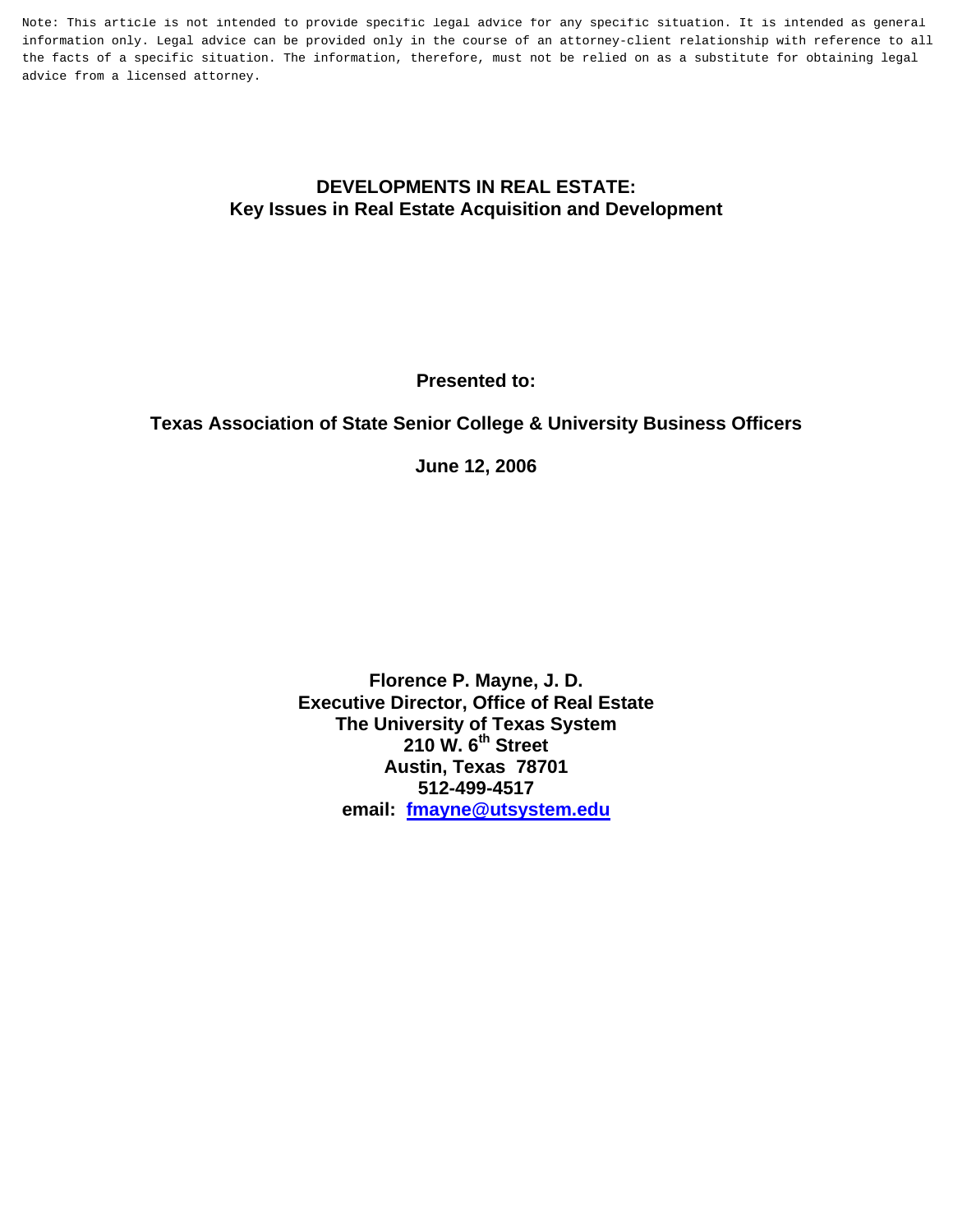# **TABLE OF CONTENTS**

| 4. Historic and Archaeologically Significant Properties  14 |
|-------------------------------------------------------------|
|                                                             |
|                                                             |
|                                                             |
|                                                             |
|                                                             |
|                                                             |
| <b>APPENDIX 1 - Title Commitment</b>                        |

**APPENDIX 2 - Sample Survey**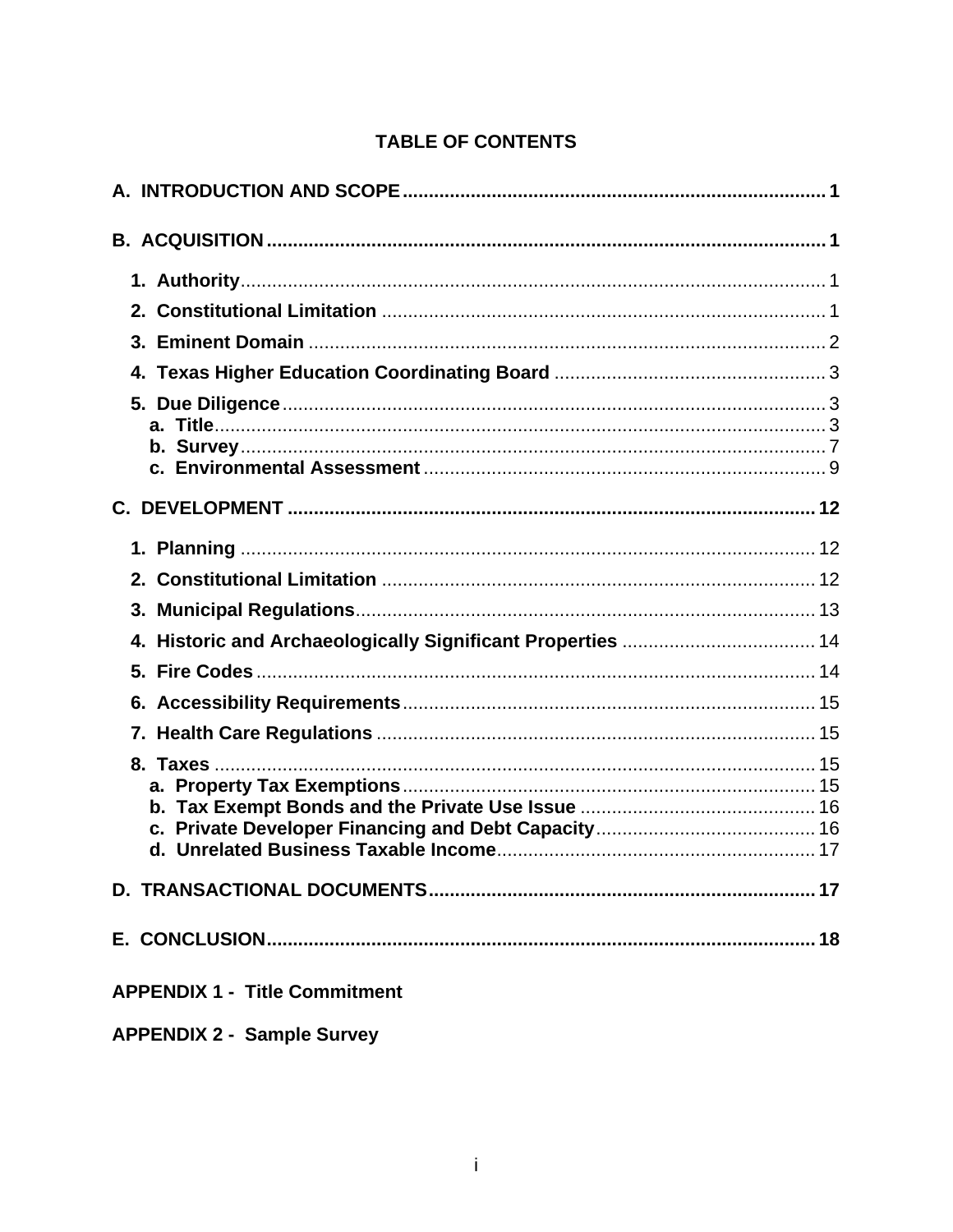#### **DEVELOPMENTS IN REAL ESTATE: Key Issues in Real Estate Acquisition and Development**

### <span id="page-2-0"></span>**A. INTRODUCTION AND SCOPE**

There are a myriad of issues that are raised in the acquisition of real estate by colleges and universities. This paper will focus on some of the core issues, including authority, due diligence, Constitutional limitations, land planning, municipal regulations, taxes, and documentation of the real estate transaction. The intent of this paper is to give the business officer who is involved in a real estate transaction but is not a real estate attorney or real estate specialist an understanding of the basics of each of the core topics.

 This paper is not intended to give legal advice or to give legal opinions on specific fact situations. It is also not intended to be a comprehensive examination of real property due diligence issues and real estate transactions, but rather to provide an overview of some of the major issues present in real property acquisition and development. Please consult with competent legal, engineering, architectural, and other real estate experts for more detailed advice on the topics covered by this paper.

# **B. ACQUISITION**

# **1. Authority**

 A state agency has only such power and authority as is granted by statute or that may be necessarily implied from the statutory authorization. Consequently, before acquiring real property, whether by gift or purchase, and whether by outright acquisition or a lease, it is necessary to consult the enabling statutes for the particular college or university to determine whether the institution has the requisite authority to do so and to determine what requirements must be met.

# **2. Constitutional Limitation**

Article III, Section 51 of the Texas Constitution provides, in part:

*The Legislature shall have no power to make any grant or authorize the making of any grant of public moneys to any individual, association of individuals, municipal or other corporations whatsoever . . .* 

Article III, Section 51 has been construed to prohibit the grant of state property and contract rights as well as money.

In the context of the acquisition of real property, the Constitutional provision may be reasonably interpreted to require that a state agency pay no more than market value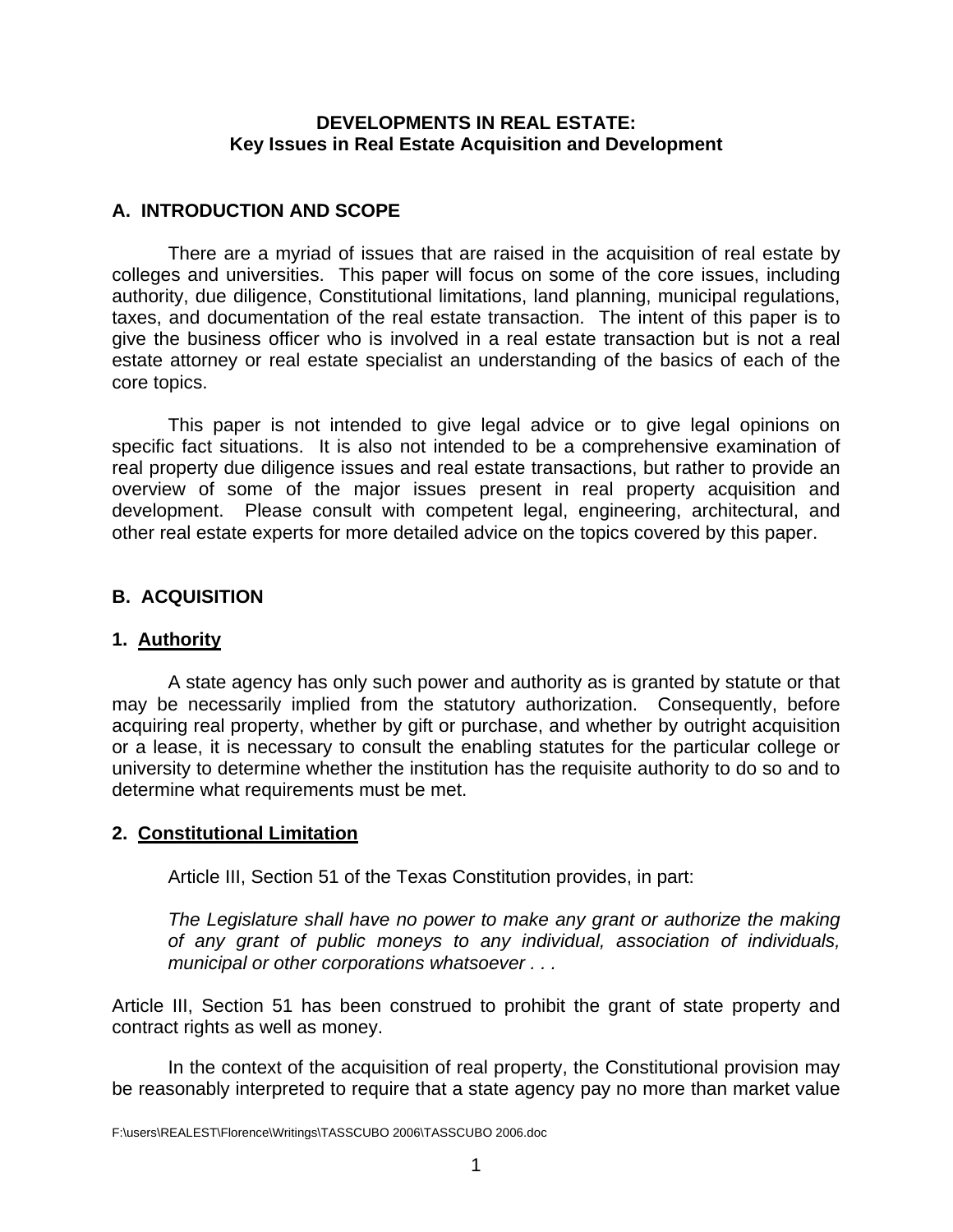<span id="page-3-0"></span>or market rental for the property. The definition of "market value" in *The Dictionary of Real Estate Appraisal* is "[t]he most probable price which a property should bring in a competitive and open market under all conditions requisite to a fair sale, the buyer and seller each acting prudently and knowledgeably and assuming the price is not affected by undue stimulus."

 Note that the definition uses the word "probable." A competent appraisal is a guide to the appropriate value of a parcel of real property, but there may be other facts and circumstances that may influence the market value. For example, if a college is assembling parcels of land and is seeking to acquire the last lot in a block, there may be an assemblage premium, although the premium will vary based on the facts and circumstances.

#### **3. Eminent Domain**

A state agency is authorized to acquire property by eminent domain "for a public use." Texas Property Code § 21.012. The enabling statutes of the college or university should be reviewed, however, for specific authority or limitations on authority.

Legislation enacted in 2005 limits the exercise of eminent domain by institutions of higher education. Texas Education Code § 51.9045 prohibits an institution of higher education from using eminent domain to acquire land to be used for a lodging facility or for parking or a parking structure intended to be used in connection with the lodging facility. "Lodging facility" is defined to exclude a dormitory or other student housing. The prohibition is applicable to condemnation proceedings initiated on or after November 18, 2005.

Additionally, Texas Government Code, § 2206.001 prohibits a governmental entity from acquiring property by eminent domain if the taking (1) confers a private benefit on a particular private party through the use of the property, (2) is for a public use that is a pretext for conferring such a private benefit, or (3) is for economic development purposes. The prohibitions do not apply to the acquisition of property by eminent domain for, among other purposes, (a) public buildings, hospitals and parks, (b) a library, museum, or related facility and infrastructure, (c) transportation projects, and (d) provision of utility services. The prohibitions also do not apply to (i) the taking of a leasehold on property owned by the governmental entity or (ii) a condemnation action initiated before the effective date of November 18, 2005.

 An additional limitation pertains to property that is acquired by eminent domain for a public use that is canceled before the 10th anniversary of the date of acquisition. Texas Property Code §§ 21.101-21.103 requires that the condemning authority, within 180 days after the use is canceled, notify the owner, its successors or assigns, of the right to repurchase at fair market value.

 The 79th Texas Legislature established an interim committee to study the use of eminent domain, including takings for economic development purposes and adequate compensation for property taken. Additionally, interim charges to standing committees

F:\users\REALEST\Florence\Writings\TASSCUBO 2006\TASSCUBO 2006.doc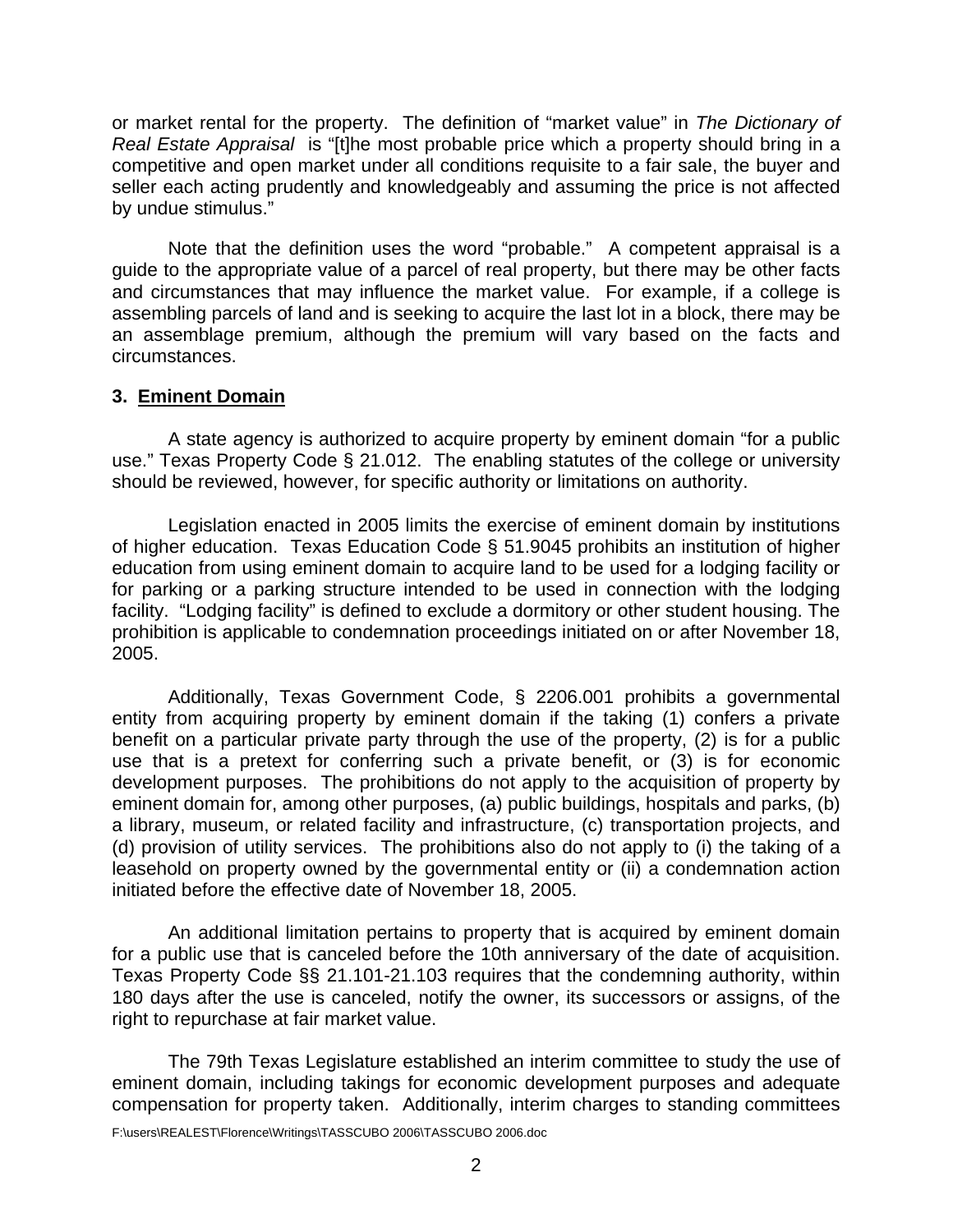<span id="page-4-0"></span>in the Texas House and Senate were issued for a study of eminent domain, including the exercise of eminent domain by non-elected governmental bodies.

#### **4. Texas Higher Education Coordinating Board**

The Texas Higher Education Coordinating Board is statutorily authorized to approve the acquisition of real property by institutions of higher education, excluding public junior colleges. Texas Education Code § 61.0572(b)(5). The Coordinating Board has adopted rules governing the review and approval process. 19 Texas Administrative Code §§ 17.1 – 17.52.

Section 17.11 of the Coordinating Board's rules exempts some types of transactions from the requirement for Coordinating Board approval. Exemptions exist for, among other things: gifts, grants, or lease-purchase arrangements intended for clinical or research facilities; lease of property or facilities (although a lease-purchase agreement for improved property that is intended to be added to Education and General inventory and that has a value in excess of \$300,000 is subject to the approval requirements); and gifts or lease-purchase of unimproved real property.

It is prudent to consult the rules well in advance of a planned acquisition to determine whether Coordinating Board approval is required. If Coordinating Board approval is required, various documentation must be submitted to the board, including evidence of the prior approval of the institution's governing board, and documentation of the value of the property. If the property value is \$300,000 or more, two appraisals must be submitted to the board. Appraiser qualifications are specified in § 17.51 of the rules.

# **5. Due Diligence**

#### **a. Title**

There is no one document that shows the status of title to real property. A deed reflects ownership of the property, but usually will not reveal the existence or status of liens or other encumbrances against the property, possible defects in title, or other significant matters. Similarly, a lease evidences the leasehold interest but most likely will not reflect all matters that may affect the use and enjoyment of the leasehold estate.

 The most efficient means of determining the status of title to real property is obtaining and reviewing a commitment for title insurance early in the process. A commitment for title insurance is a title insurance underwriter's proposal for a title insurance policy and reflects the underwriter's conclusions as to encumbrances and other matters affecting title, based on a search of applicable public records.

Title insurance is a contract of indemnity that protects against loss incurred by the named insured if the status of title to the property or interest insured is not as stated in the title insurance policy. As with all insurance, what the title insurance policy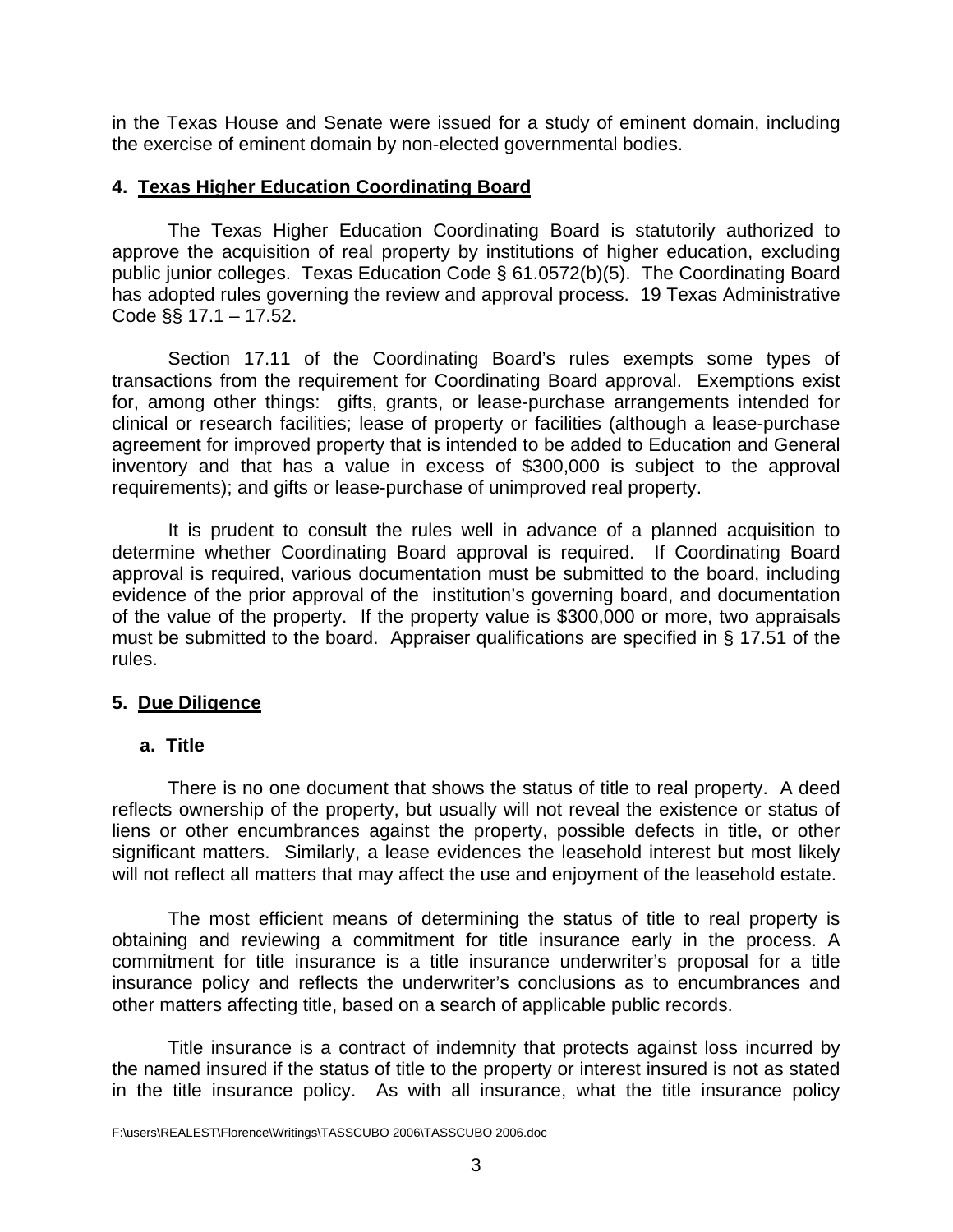**excludes** from coverage is often as important as what the policy **includes** in the coverage. The policy will cover loss or damage up to the insured amount stated in the policy. A one-time premium is paid for the policy at the time of the closing of the real estate transaction. The premium is based on the amount of the insurance and in Texas the premium amount and even the content of the insuring forms are regulated by state law. Title insurance policies may be obtained to insure fee simple ownership, rights in an easement, a leasehold interest, a mortgage or other lien, and other interests in real property.

Title insurance is not a panacea, as there are significant exclusions from its coverage. It is also not a substitute for conducting your own due diligence review of the property, including a review of all documents referred to or listed in the title commitment. Further, the title insurance is only as good as the title insurance underwriter behind the policy, so be sure to confirm that the title underwriter has ample reserves.

The following examples help to illustrate what title insurance offers:

Example 1: A university purchases a parcel of land on which it plans to build a new science research building. After the university purchases the property, it learns that past due taxes are owed on the property. The past due taxes are not listed as an exception to coverage in the policy. The title insurance underwriter will then pay the amount of the taxes, up to the policy amount.

**Example 2:** A university receives a gift of real property as a distribution of a deceased donor's estate. After it accepts the deed conveying the gift property, the university discovers that the deceased donor's family has filed a lawsuit challenging the conveyance for a variety of reasons. The title insurance policy does not contain an exception for such claims of title by the relatives. The title underwriter will hire legal counsel to defend the university's title to the property in order to obtain clear title. If clear title cannot be obtained, the underwriter will indemnify the university, up to the policy amount, for the loss of title.

**Example 3:** A university purchases a parcel of land on which it plans to build a satellite campus. A gravel road crosses the property. The title policy does not contain an exception for the road, but does contain an exception for "rights of parties in possession" and for "visible and apparent easements." At the time of purchase, the university assumed the gravel road was used solely for internal access within the parcel. It later discovered that the road is used--and has been used for the past 50 years--by adjoining landowners to access their property. Because of the exceptions in the title policy, the title insurance may not cover the loss incurred; the university may be faced with the unhappy option of revising its site plan to accommodate the existing road or attempting to strike an agreement with adjoining owners to relocate the road--at the university's expense.

 As the above examples illustrate, it is important to know what the title insurance policy covers and what it does not cover. The policy is issued at the closing of the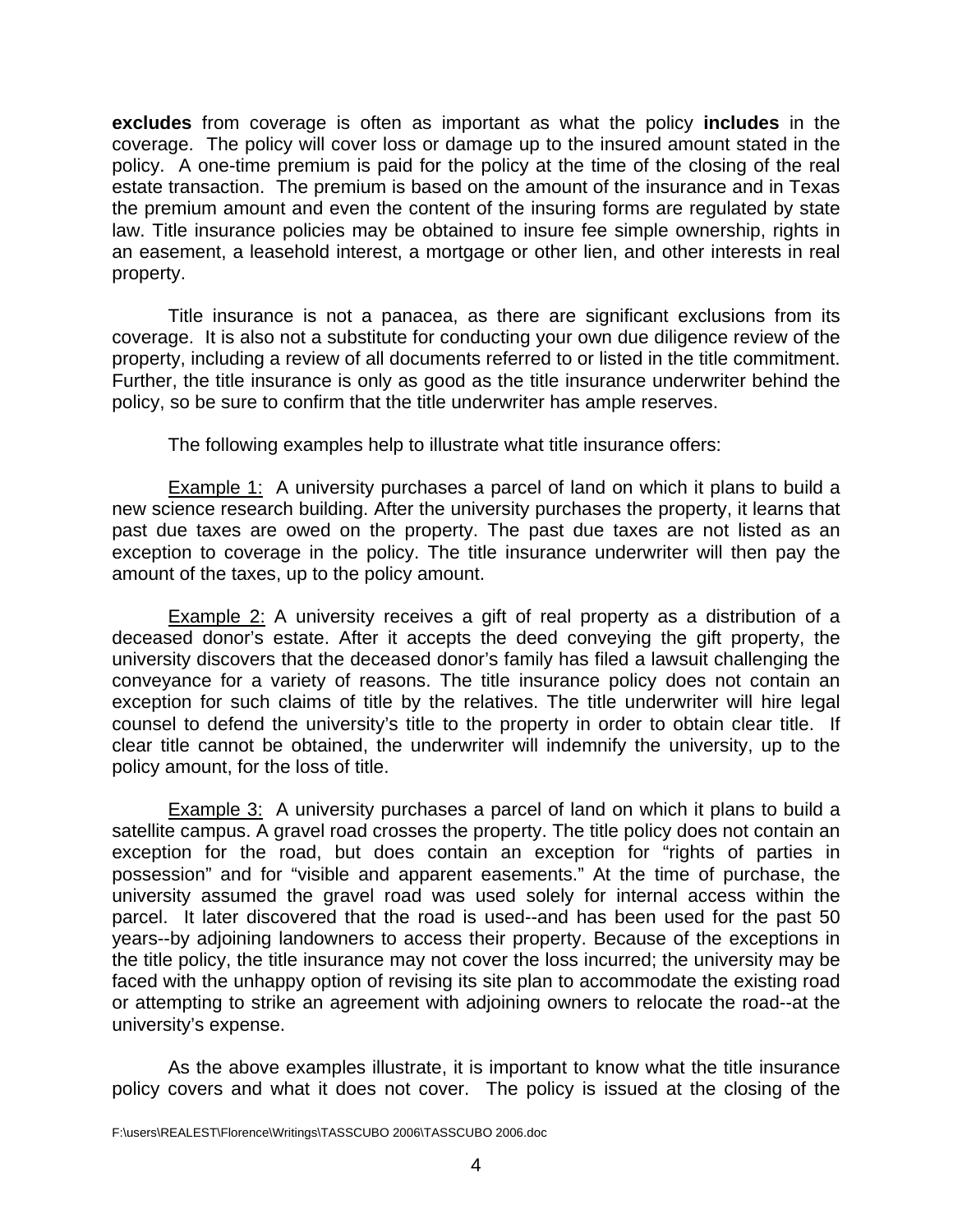transaction, but the important work should be done well in advance of the closing. The title commitment is issued in advance of the closing and should be carefully reviewed. If changes to the commitment are negotiated prior to the closing of the real estate transaction, it is wise to obtain a revised commitment on or before the closing. Once the title policy is issued, it should be carefully reviewed to confirm that it accurately reflects the terms of the title commitment.

Below is a list of some of the important matters to consider when reviewing a title commitment.

- **Access.** It is important to confirm that the title company will insure that the property has legal access to a public road. Even if the property has physical access to a public road, it may not have legal access. There may be documents limiting access. The title commitment should report the existence of any such documents, such as a document creating a controlled access highway or a gas pipeline easement that prohibits roadways from crossing the easement area.
- **Documents.** The title commitment **and** all documents referred to or listed in the title commitment should be reviewed and any matters visible on the property but not reflected in written documents should be evaluated. If the review reveals any potential problems, they should be addressed before closing.
- **Easements.** If the commitment lists any easements affecting the property, copies of the easement instruments should be obtained and reviewed. Easements for which no written documents exist also pose potential problems. If the commitment states that the policy will not insure against claims by "parties in possession," then the policy may not provide coverage against an unwritten or unrecorded easement.

An easement granted by a written document may be "blanket" in nature, meaning that it is not limited to a particular location on the tract, but burdens the entire tract. Blanket easements, because they are not limited to a particular location, hamper development of a tract and should be modified to specify the location of the easement. Modifications require the consent of the party in whose favor the easement was granted.

Easements that are restricted to a specific location should be shown on the survey plat in order to confirm whether the easement (1) in fact affects the tract and (2) is located in a problem area, such as where an existing building stands. If a building encroaches on an easement and the easement document does not permit the encroachment, it should be determined whether any potential risk--physical or financial--is posed by such an encroachment. The description of an easement in the title

F:\users\REALEST\Florence\Writings\TASSCUBO 2006\TASSCUBO 2006.doc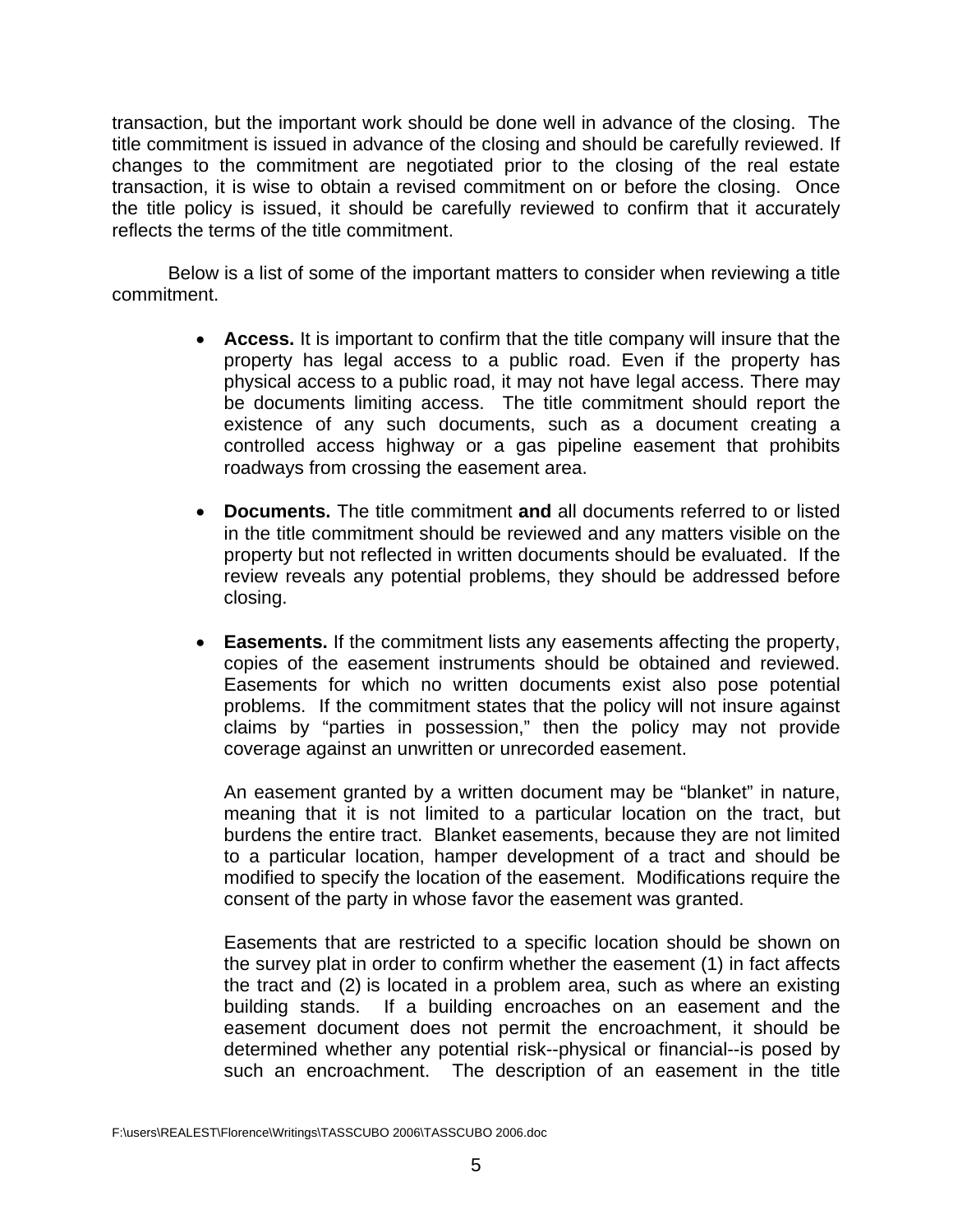commitment should tie the location of the easement to its location as depicted on the survey plat.

- **Encroachments and Other Matters Reflected on the Survey Plat.** The commitment may except to matters shown on a survey plat of the property, such as a fence line that encroaches into the property, or a roof that protrudes onto adjoining property. All such exceptions should be studied and the risks analyzed.
- **Identity of Current Owner.** The commitment will also reveal who is the current owner of the property. If the owner is other than the party with whom you are dealing, then you must confirm who in fact is the owner(s) and what steps are necessary to address the situation.
- **Leases.** Often a commitment will except to "rights of parties in possession" or rights of tenants under unrecorded leases. As discussed above, a broad exception for rights of parties in possession is never acceptable. A broad exception for rights of tenants under unrecorded leases is also unacceptable. If there are in fact any leases of the property, then the exception should be revised to specifically list leases applicable to the property. You should carefully review each such lease to confirm that it contains no provisions that will adversely affect your interest in the property. For example, a lease may grant a tenant a right of first refusal to purchase the property or an option to lease additional space at a belowmarket rental for an extended term.
- **Liens and Taxes.** If the commitment states that any liens affect the property, such as tax liens, judgment liens or mortgages, those liens should be reviewed to determine if they are still in effect. If a lien is still in effect, it will be necessary to determine what is required to remove the lien--usually payment of the amount that the lien secures--and who will bear the burden of taking the steps necessary to remove the lien. If the lien is no longer in effect, then documentation must be provided to the title underwriter to remove the exception.
- **Mineral Interests.** The title commitment should reflect whether the mineral estate has been severed from the surface estate. In Texas, the mineral estate is dominant over the surface estate, meaning that unless the owner of the mineral estate has agreed otherwise, it may drill for oil, gas and other minerals anywhere on the tract. That broad right may pose a problem if a university is planning to construct its new building on the tract. Even if the mineral estate has not been severed from the surface estate, there may be outstanding oil and gas leases, which will also limit the use of the tract. If a severance of the surface and mineral estates has occurred or if any oil and gas leases are outstanding, these matters should be carefully evaluated for possible resolution before the closing.

F:\users\REALEST\Florence\Writings\TASSCUBO 2006\TASSCUBO 2006.doc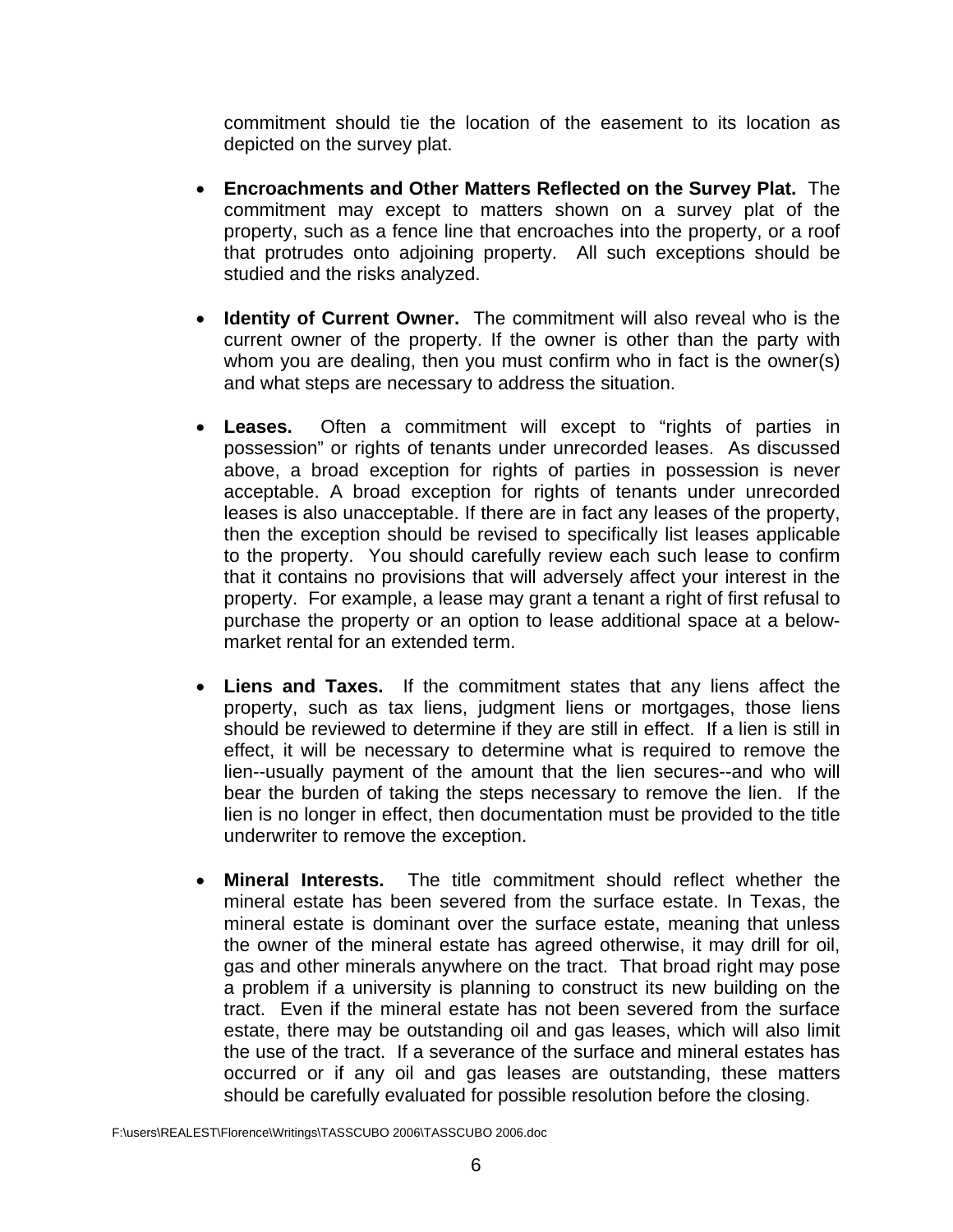- <span id="page-8-0"></span>• **Personal Property.** The title commitment does not address the status of title to any personal property located on the real property. If personal property, such as office or medical equipment, is included in the real estate transaction, a separate search of the financing statements filed in the Secretary of State's office and in the County Clerk's office should be made to confirm whether there are any liens against the personal property.
- **Restrictive Covenants.** The commitment should list any restrictive covenants that may limit the use of the property. For example, restrictive covenants may limit the property to use for single-family residences, limit impervious cover, or limit the height of buildings on the site. Copies of the documents referenced in the commitment should be obtained and reviewed. If potential problems exist, they should be addressed with the title underwriter before the closing. For example, if the property has been used for commercial purposes for years, notwithstanding that a restrictive covenant limits the property to use for residential purposes, a title underwriter may agree to provide coverage insuring against loss caused by a violation of the restrictive covenant.

#### **b. Survey**

 A survey consists of a drawing of the property (the "survey plat") and, unless the property is a lot within a recorded subdivision, a narrative description of the boundary lines of the tract, using courses, distances, and references to natural or artificial monuments (the "metes and bounds description"). It is prepared by an individual licensed by the state to perform surveys.

 Only a survey can confirm the boundaries of the property and the other characteristics of the property--the location of easements, improvements, waterways, flood zones, etc. A survey is therefore essential to the transaction. Moreover, because the standard form title commitment excludes from coverage discrepancies or conflicts in boundary lines or encroachments or protrusions of improvements, a land title survey (also called a "Category 1A survey") is required to confirm that no such problems exist so that the title policy may be issued without that exclusion. A "boundary survey" shows only boundaries and is not intended to show easements, improvements or other matters that are important in a land sale, purchase or lease transaction.

Minimum standards of practice for land surveys have been promulgated by the Texas Board of Professional Land Surveying in 22 Texas Administrative Code Part 29. Additionally, the Texas Society of Professional Surveyors promulgates a manual of practices for the various categories of land surveys in Texas, which is available from the society's website at [http://www.tsps.org/index.html.](http://www.tsps.org/index.html) These standards of practice specify classifications of land title surveys based on the location of the land (urban, suburban, rural, etc.), and the purpose for the survey.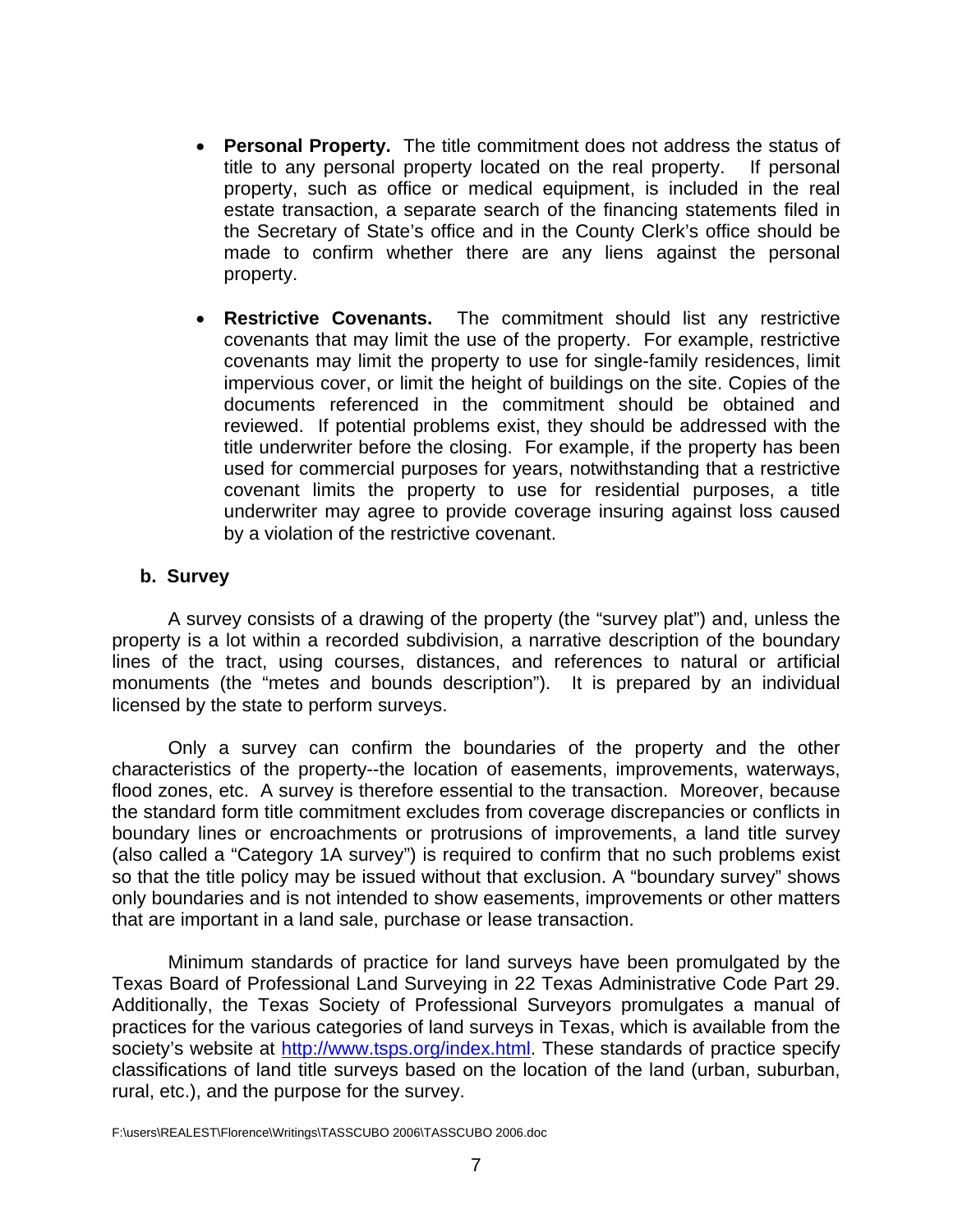If you are not familiar with reviewing surveys, it can be a daunting task at first. Knowing what to look for is the key. Some of the major issues are discussed below.

- **Access.** The survey plat should show the access that the tract has to a public street. Note, however, that it should not be assumed that a tract has legal access even if the tract physically abuts the street.
- **Adjoining Property.** It is usually desirable to show on the survey plat the adjoining property in order to be certain that there are no strips or gores between the surveyed tract and the adjacent tract. The recording information for the deed held by the owner of the adjoining parcel should be shown on the survey plat.
- **Certificate.** The surveyor's certificate defines the scope and extent of work. It constitutes a representation by the surveyor of the matters stated in the certificate. Certificates generally take one of two different forms: a basic certificate that simply states that the survey meets the requirements of published standards, or a detailed certificate listing a variety of specific actions taken and conclusions reached by the surveyor. Each type of certificate has certain benefits. The more detailed form will be appropriate when there are particular issues of interest that the parties want the surveyor to address. The certificate should be addressed to the parties to the transaction (and often is also addressed to the title company), should be signed by the surveyor, and should state that the survey was made "on the ground"--in other words, a certification that the surveyor actually went to the site to make the survey, as opposed to sitting in his office and redrawing an old survey.
- **Easements and Other Matters.** All easements, all building lines imposed by restrictive covenants, the subdivision plat or zoning ordinances, and all other matters on the title commitment that can be shown on the survey plat should be depicted on the survey plat. The survey plat should also show any easements or rights-of-way or other possible evidence of the existence of rights of parties in possession not evidenced by recorded documents, but which are evident from a physical inspection of the tract. Any offsite easements that affect the use of the land, such as access and drainage easements, should be shown on the survey plat.
- **Flood Plain.** If some portion of the tract is in the flood plain, the certification should identify the flood plain map used as the basis for that conclusion and state the type of flood hazard area located on the property. The location of the flood plain should be depicted on the survey plat.
- **General Matters.** The survey plat should be dated to ascertain that it is a current survey. There should be a legend on the survey plat that identifies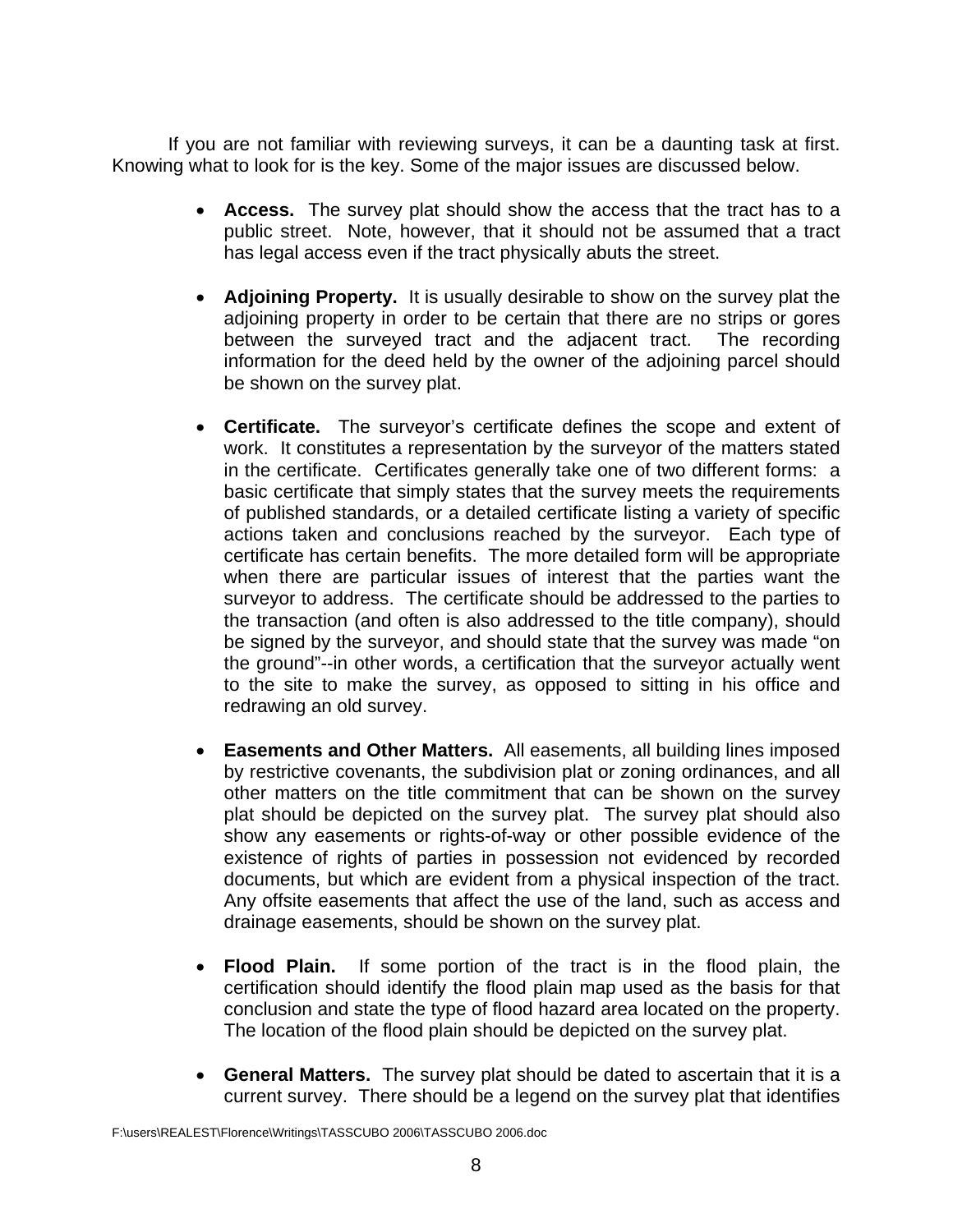<span id="page-10-0"></span>the symbols used. The survey plat should also show the property's street address.

- **Improvements.** All existing improvements, including parking areas, sidewalks, internal streets, etc., should be shown on the survey plat. If construction is planned, the survey plat should show the proposed location of the improvements. Once the foundation is laid, a resurvey should be made to confirm that the foundation has been placed where intended (and within the property boundaries).
- **Metes and Bounds Description.** The course and distance calls on the survey plat should match exactly those stated in the metes and bounds description prepared by the surveyor. The metes and bounds description should substantially conform to the property description contained in prior deeds or other conveyances. Confirm also that the metes and bounds description matches the property description contained in the title commitment.
- **Utilities.** The location of utilities serving the tract should be located on the survey plat. A sewer line easement running along the boundary of a tract does not necessarily mean that the owner or occupant of the tract has the right to tap into that line. The same caveat applies to almost any utility crossing the tract. Therefore, the availability and adequacy of utilities to the property should be investigated. Utilities include water, wastewater, storm drainage, natural gas, electricity, telephone, and cable service.

# **c. Environmental Assessment**

 An environmental due diligence assessment is an analytical method of identifying, evaluating and managing environmental risks. It identifies historical uses that have been conducted on the site, identifies the presence and extent of environmental contamination of hazardous substances, evaluates the risks associated with the contamination, identifies potential environmental issues that may affect any planned development on the site, and determines the most feasible method of managing the environmental risk and complying with environmental regulations applicable to development or use of the site.

 The primary purpose for conducting an environmental due diligence assessment is to reduce the risk of liability. If the property is to be developed, the environmental due diligence assessment must go beyond identifying existing risks, to also evaluate potential environmental issues that may affect the development process.

Environmental due diligence and acquisitions. Federal and state statutes impose certain liabilities on owners or operators of real property when hazardous or other regulated substances have been deposited, stored, or released on the property. Hazardous and other regulated substances include not only the most dangerous or toxic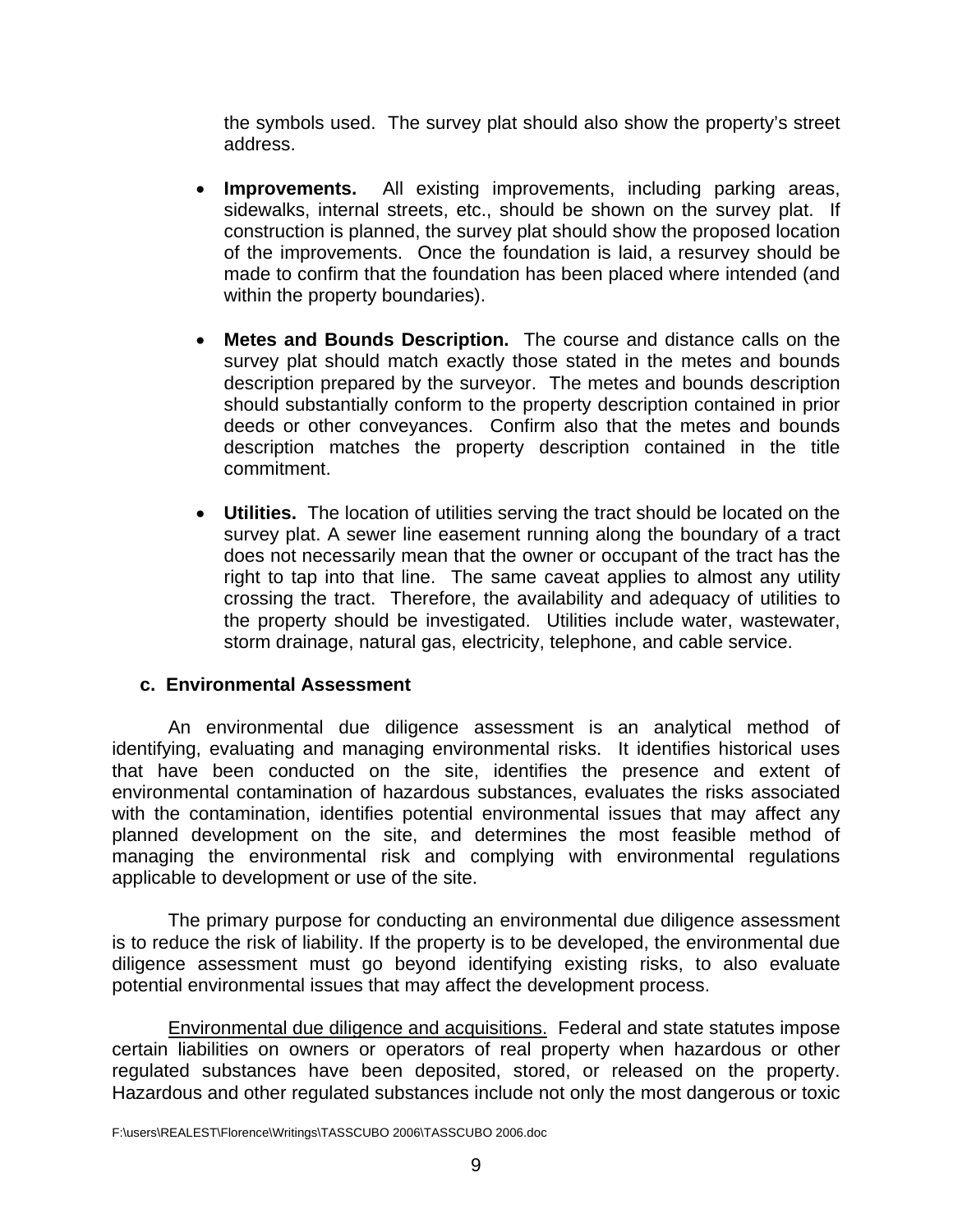substances, but also a wide array of chemicals and compounds, many of which are components of household trash or are found in raw materials and wastes. Liabilities related to hazardous and other regulated substances may include costs associated with removal of these substances from the property, including overhead and enforcement expenses. If environmental hazards are identified, the institution should then weigh the risks that may arise with respect to such hazards in determining whether the acquisition is beneficial and appropriate. If no risks are identified, the institution may, under certain circumstances, be able to assert a defense to liability if contamination that was unknown at the time of acquisition is later discovered.

With respect to existing environmental risks on the property, the standard against which to measure the scope of the environmental due diligence assessment is statutorily prescribed by the federal Comprehensive Environmental Response, Compensation and Liability Act (CERCLA) (42 U.S.C. §§ 9601-9657) as "all appropriate inquiry into the previous ownership and uses of the property consistent with good commercial or customary practice in an effort to minimize liability." The Environmental Protection Agency (EPA) recently established federal standards and practices for conducting all appropriate inquiries as required under CERCLA.

The EPA rule (40 CFR Part 312), which is effective November 1, 2006, establishes specific regulatory requirements and standards for conducting all appropriate inquiries into the previous ownership and uses of a property for the purposes of qualifying for certain landowner liability protections under CERCLA. CERCLA provides a defense to CERCLA liability for those persons who demonstrate, among other requirements, that they ''did not know and had no reason to know'' prior to purchasing a property that any hazardous substance that is the subject of a release or threatened release was disposed of on, in, or at the property. Such persons, to demonstrate that they had ''no reason to know,'' must have undertaken, prior to acquiring the property, ''all appropriate inquiries'' into the previous ownership and uses of the property. Liability protection does not extend, however, to liabilities arising under other environmental statutes or the common law or liabilities associated with petroleum.

The EPA "all appropriate inquiries'' rule requires that the investigation must be conducted within one year prior to the date of acquisition of the property, although portions of the investigation must be completed within 180 days of and prior to acquisition of the property. Required elements include an inquiry by an environmental professional, the collection of specified information by specified persons, and searches for recorded environmental cleanup liens. The inquiry of the environmental professional must include, among other information, interviews with past and present owners, reviews of historical sources and government records, visual inspections, and gathering of commonly known or reasonably ascertainable information.

The environmental professional must seek to identify current and past property uses and occupancies, current and past uses of hazardous substances, waste management and disposal activities that could have caused releases or threatened releases of hazardous substances, current and past corrective actions and response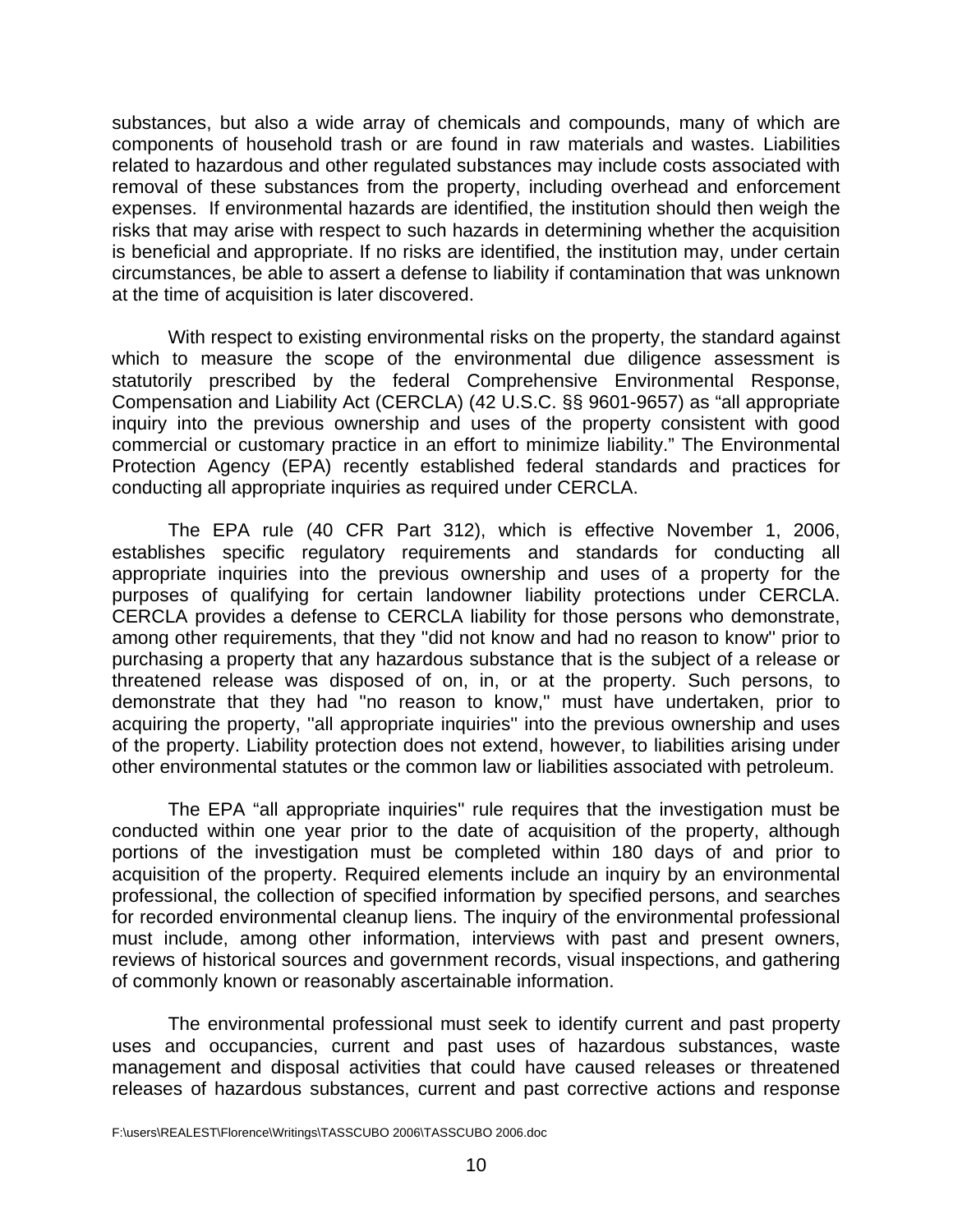activities undertaken to address past and on-going releases of hazardous substances, engineering controls, institutional controls, and properties adjoining or located nearby the subject property that have environmental conditions that could have resulted in conditions indicative of releases or threatened releases of hazardous substances to the subject property.

 Whether an institution first conducts a more limited assessment in the form of a "transaction screen," or whether it begins with a Phase I environmental site assessment that meets the requirements of the "all appropriate inquiries" rule, will be dictated by the particular facts of the transaction. ASTM has established standards for a transaction screen process, designated E1528. To qualify for liability protection under CERCLA, however, a property purchaser must comply with the requirements of the EPA "all appropriate inquiries" rule. The standards set forth in the ASTM E1527-05 Phase 1 Environmental Site Assessment meet the requirements of the rule. ASTM may be contacted at [http://www.astm.org.](http://www.astm.org/)

It should be stressed that the environmental site assessment must be tailored to the particular facts. If there is any concern about whether the site has any asbestos containing materials, radon, lead-based paint, lead in drinking water, or wetlands, those inquiries should be specifically undertaken. Note also that a Phase I environmental site assessment is non-intrusive and does not include field sampling or soil and water testing. Depending on the particular facts, the parties may wish to include additional areas of investigation in the initial environmental site assessment.

If the initial environmental site assessment indicates areas of concern, an institution will need to consider various options, which, depending on the facts of the transaction, may include the following: (i) not acquire the property, (ii) acquire the property with the identified risks, (iii) require the seller or lessor to remove the contamination, or (iv) require further investigation.

Environmental due diligence and land development. With respect to planned development of the site, there are a myriad of state and federal environmental laws that may affect the time frame, cost and, sometimes, even the ability to develop the site. Some of the areas of concern in the federal environmental law arena are the following:

> • Clean Water Act (42 U.S.C. §§ 7401 et seq.). This federal act makes it unlawful to discharge any pollutant except in accordance with the provisions of the act. Included in the act are two federal permitting programs: the National Pollutant Discharge Elimination System ("NPDES") program implemented by the Environmental Protection Agency, and the dredged or fill material permit program, implemented by the U. S. Army Corps of Engineers. Development activities may trigger NPDES permitting requirements for discharges of storm water runoff from the construction site into a municipal separate storm sewer system or waters of the United States. Plans to place fill material on the site or dredge a portion of the site may require a permit from the U. S. Army Corps of Engineers.

F:\users\REALEST\Florence\Writings\TASSCUBO 2006\TASSCUBO 2006.doc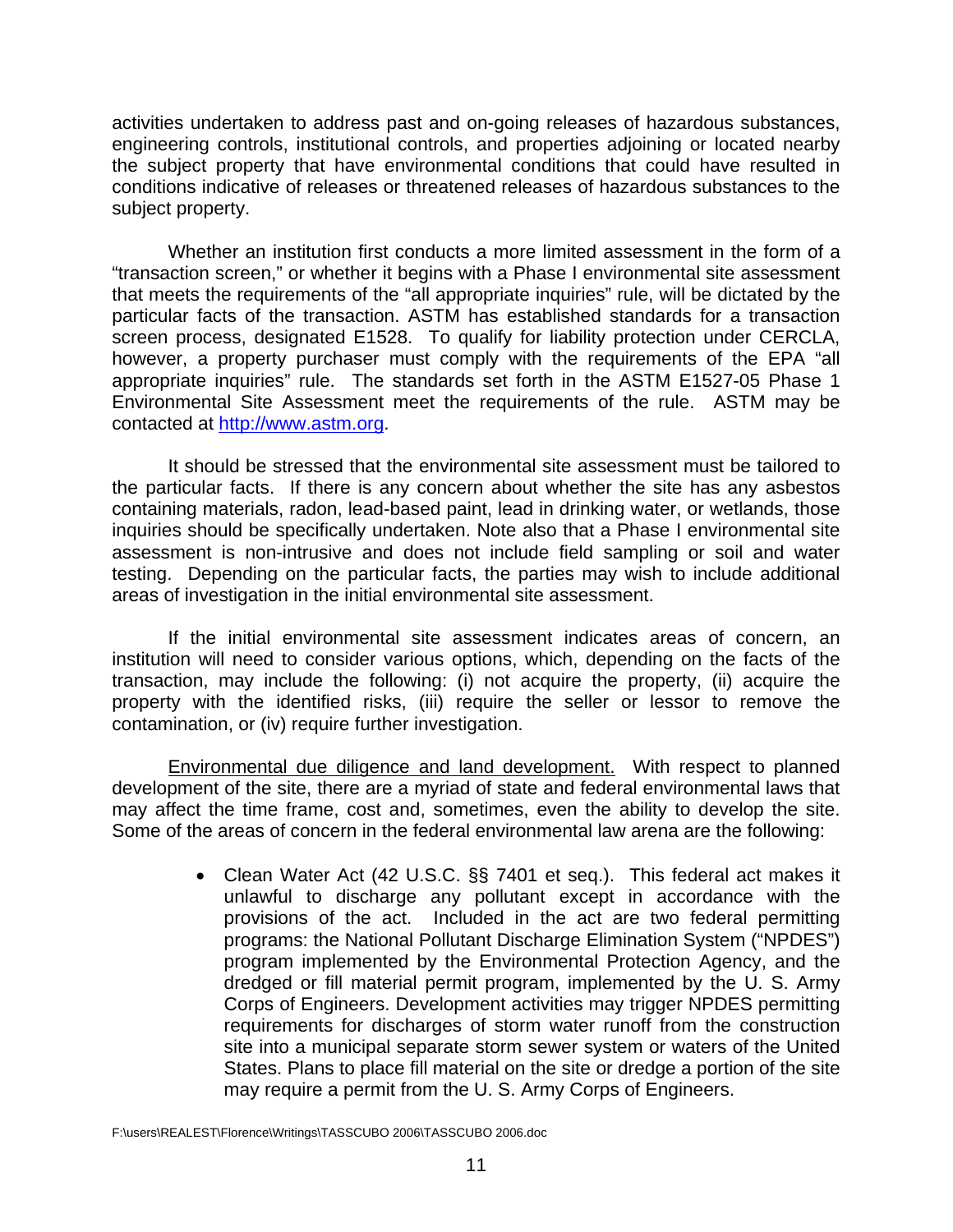- <span id="page-13-0"></span>• National Flood Insurance Program (42 U.S.C. §§ 4001-4127). This act makes federally subsidized flood insurance available to political subdivisions that meet minimum qualifications. To qualify, the political subdivision must adopt flood plain ordinances restricting development in flood plains. An ordinance may require permits for construction in areas that are in designated flood plains.
- Endangered Species Act (16 U.S.C. §§ 1531 et seq.). This act provides for the determination and protection of endangered species. It prohibits the "taking" of an endangered species. A taking is defined to include modifying an endangered species' habitat. Because of the broad definition of a taking, real estate development may often result in a "taking" because of the development activity's effect on the habitat. No taking may occur without a permit, which must be sought from the U. S. Fish and Wildlife Service.

### **C. DEVELOPMENT**

#### **1. Planning**

 The necessary first step in development of real property is planning. The campus master plan should align with the institution's goals and should be revised and updated to stay current with those goals.

 Some colleges and universities around the country have found a value in extending the planned uses beyond traditional college and university uses to a mixture of uses that serve multiple purposes such as enhancing the amenities for students, faculty, and staff, producing revenue for the institution, better integrating the college or university with the larger community, or providing an interim use for land not currently needed for specific campus purposes.

#### **2. Constitutional Limitation**

 The same provision of the Texas Constitution (Article III, Section 51) that serves as the basis for the concept that a college or university may pay no more than market value for a property it is acquiring also sets limitations in the structuring of leases and other agreements for the development of state-owned property. As a rule of thumb, leases and other business arrangements for the private development of property owned by the state should be at market rates, as established by an independent appraisal or other competent evidence of market value.

 A below market rate is not permitted except in one narrow circumstance. If the use or development of state property serves the specific purposes of the institution, a below market rate may be allowed if the requirements set forth by the Texas Attorney General are met.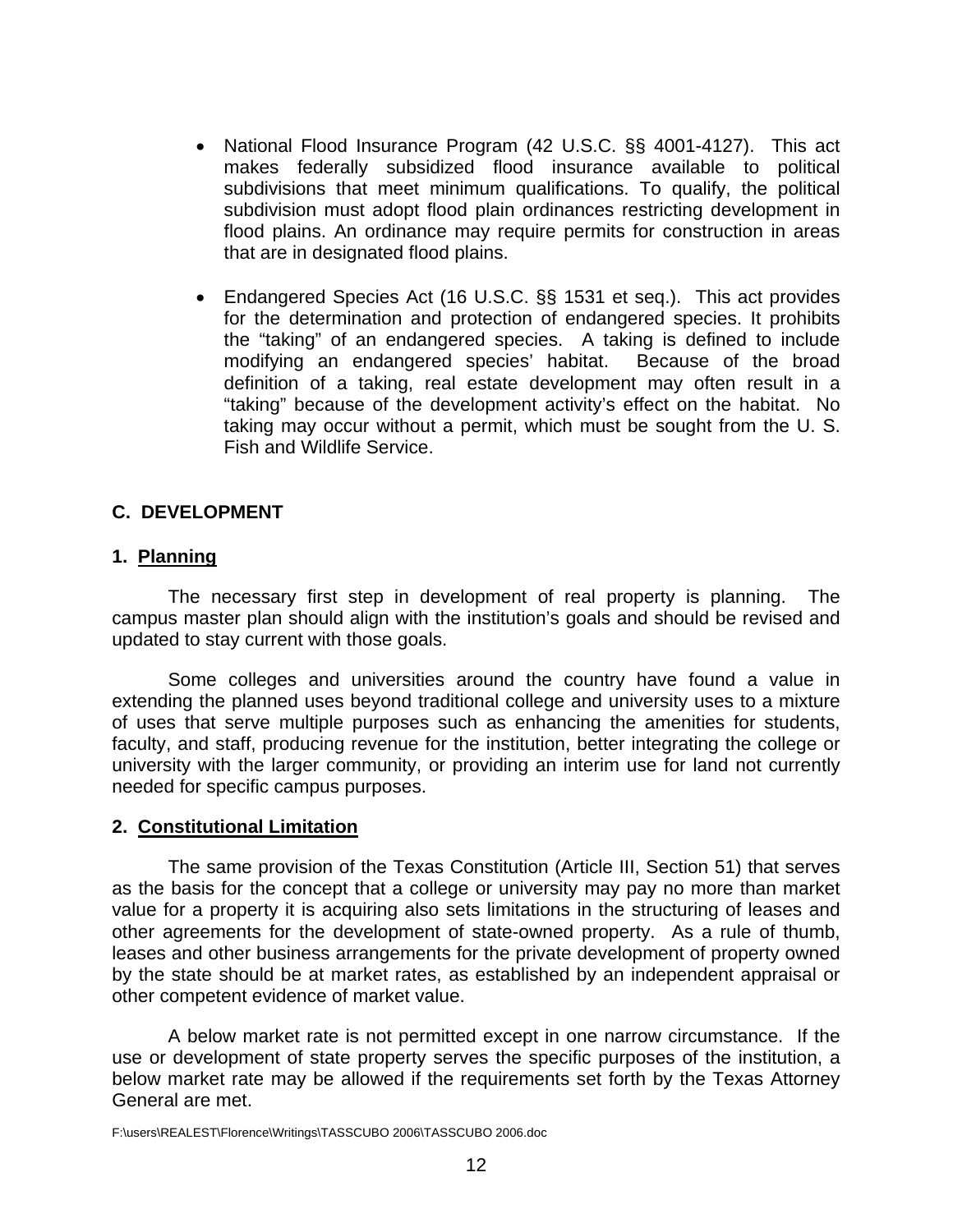<span id="page-14-0"></span> In an opinion addressing whether The University of Texas at Austin may provide space in university facilities to The University of Texas Law School Foundation rentfree, the Texas Attorney General enunciated the following requirements that must be met:

- 1. the grant of public property must serve a public purpose, appropriate to the function of a university;
- 2. adequate consideration must flow to the public; and
- 3. the university must maintain controls over the foundation's activities to ensure that the public purpose is actually achieved.

The determination of whether a public purpose is served is to be made by the Board of Regents in the first instance, and if challenged, ultimately by a court. Texas Attorney General Opinion MW-373 (1981).

### **3. Municipal Regulations**

Real property owned by the state or its agencies and used for a public purpose is not subject to municipal ordinances and control with regard to building codes and zoning. In Texas Attorney General Opinion JM-117 (1983), the Attorney General concluded that land under the control of a state agency is exempt from municipal zoning. In that opinion, the Texas Attorney General stated that a "legislative grant of police power to a city is not considered a surrender of the Legislature's right to regulate the state's own property which may be located within a city, unless the statutes clearly show that the Legislature intended to waive state immunity from local regulation." The opinion states that because "the Texas Constitution prohibits home rule city regulation which conflicts with programs and activities of the state and its agencies that are undertaken under constitutional or statutory authority, a state agency delegated by law the responsibility for regulation and control of state property is not subject to the police power of such a city."

No Texas Attorney General opinions address the application of municipal regulations to state property leased to a private entity, but such property is still under the control and jurisdiction of the state, subject to the terms of the lease, and therefore there is a reasonable argument that the property is not subject to the building and other codes and ordinances of a municipality. From a policy standpoint, however, a university or college may nevertheless wish to include in leases with private entities that the private lessee comply with such codes and ordinances.

Subdivision platting requirements are not applicable to real property acquired by a state agency for public purposes, whether the acquisition is by eminent domain, negotiated purchase, or gift, unless the land subdivision includes streets, alleys, parks or other parts intended to be dedicated for public use. *El Paso County v. City of El Paso*, 357 S.W.2d 783 (Tex. Civ. App. – El Paso 1962, no writ); Texas Local Government Code § 232.0015(h).

F:\users\REALEST\Florence\Writings\TASSCUBO 2006\TASSCUBO 2006.doc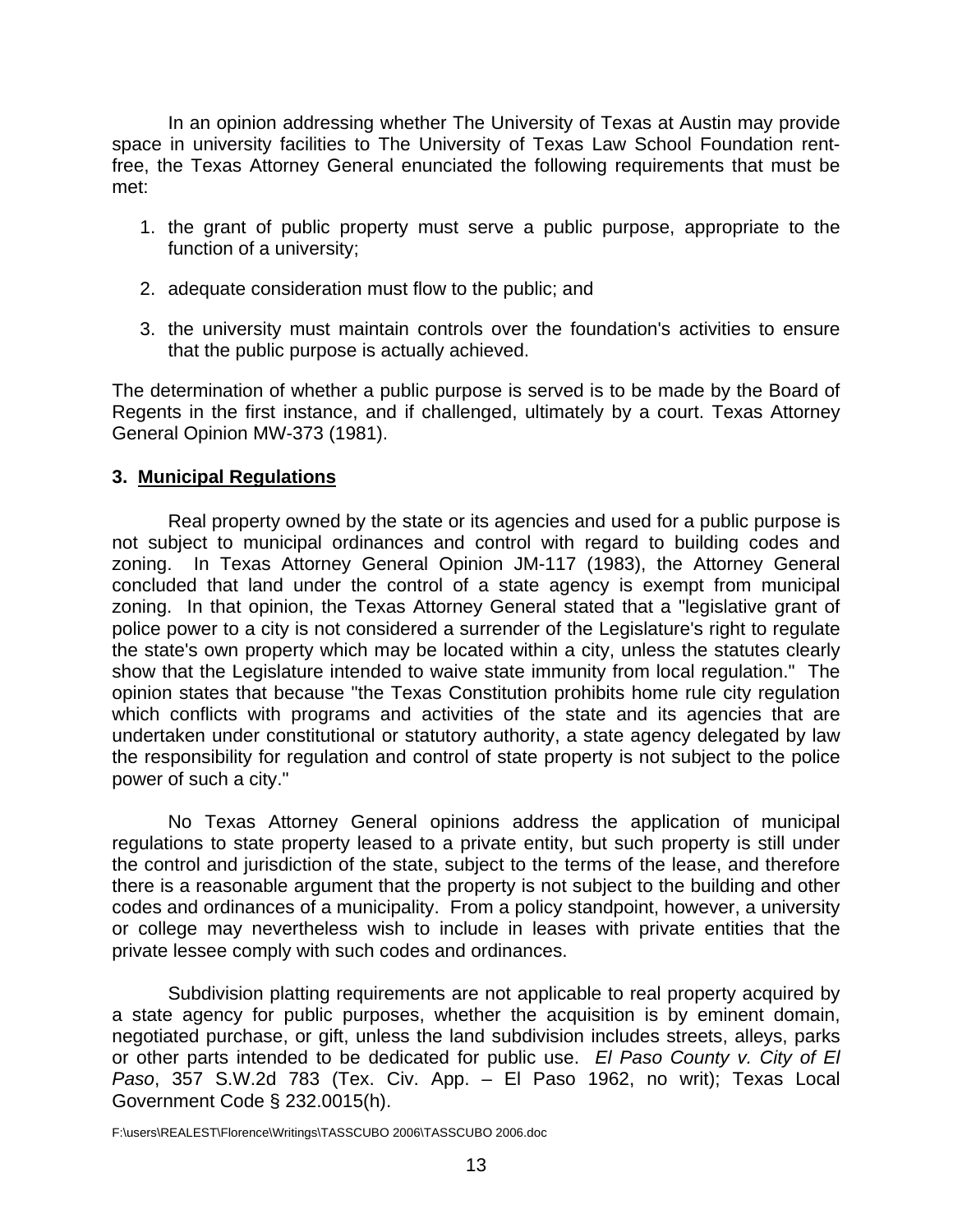<span id="page-15-0"></span>If a state agency sells less than the whole of the tract of land to a private party for private purposes, however, it must comply with the subdivision platting requirements. Those requirements differ depending on whether the property is within the city limits or the extraterritorial jurisdiction of a city, or whether the property is subject to county jurisdiction.

### **4. Historic and Archaeologically Significant Properties**

 Designated state archaeological landmarks may not be removed, altered, damaged, destroyed, salvaged or excavated without a permit from the Texas Historical Commission. Painting of a previously unpainted surface constitutes alteration. Even if a property has not been designated as a state archaeological landmark, certain requirements must be met:

- Structures at least 50 years old. A state agency may not alter, demolish or renovate a building at least 50 years old even though it is not designated as a landmark without first notifying the Texas Historical Commission at least 60 days prior to the proposed work. If the Texas Historical Commission institutes proceedings to determine whether to designate the building not later than 60 days after it receives the notice, the state agency must receive a permit to take the proposed action while the proceedings are pending.
- Discovery of archaeological sites. If during the course of construction or other work, an archaeological site is discovered, the state agency is to stop work immediately and report the site to the Texas Historical Commission. Such sites are to be protected and preserved pending consideration for landmark status. Additionally, contractors working on public lands that discover archaeological sites or historic structures that may qualify for designation are to report the discovery to the state agency and to the Texas Historical Commission, which may initiate designation proceedings.
- Notice before construction. Before breaking ground at a project located on state land, the agency must notify the Texas Historical Commission, which will determine whether an historically significant archaeological site is likely to be present and whether an archaeological survey is necessary. Some institutions have previously received letters from the Texas Antiquities Committee, the predecessor to the Texas Historical Commission, permitting construction without such notice on all or specified portions of the campus.

# **5. Fire Codes**

If the institution is acquiring improvements or planning to construct improvements, part of its early due diligence should be a determination of the requirements of the applicable fire code, as those requirements may have a significant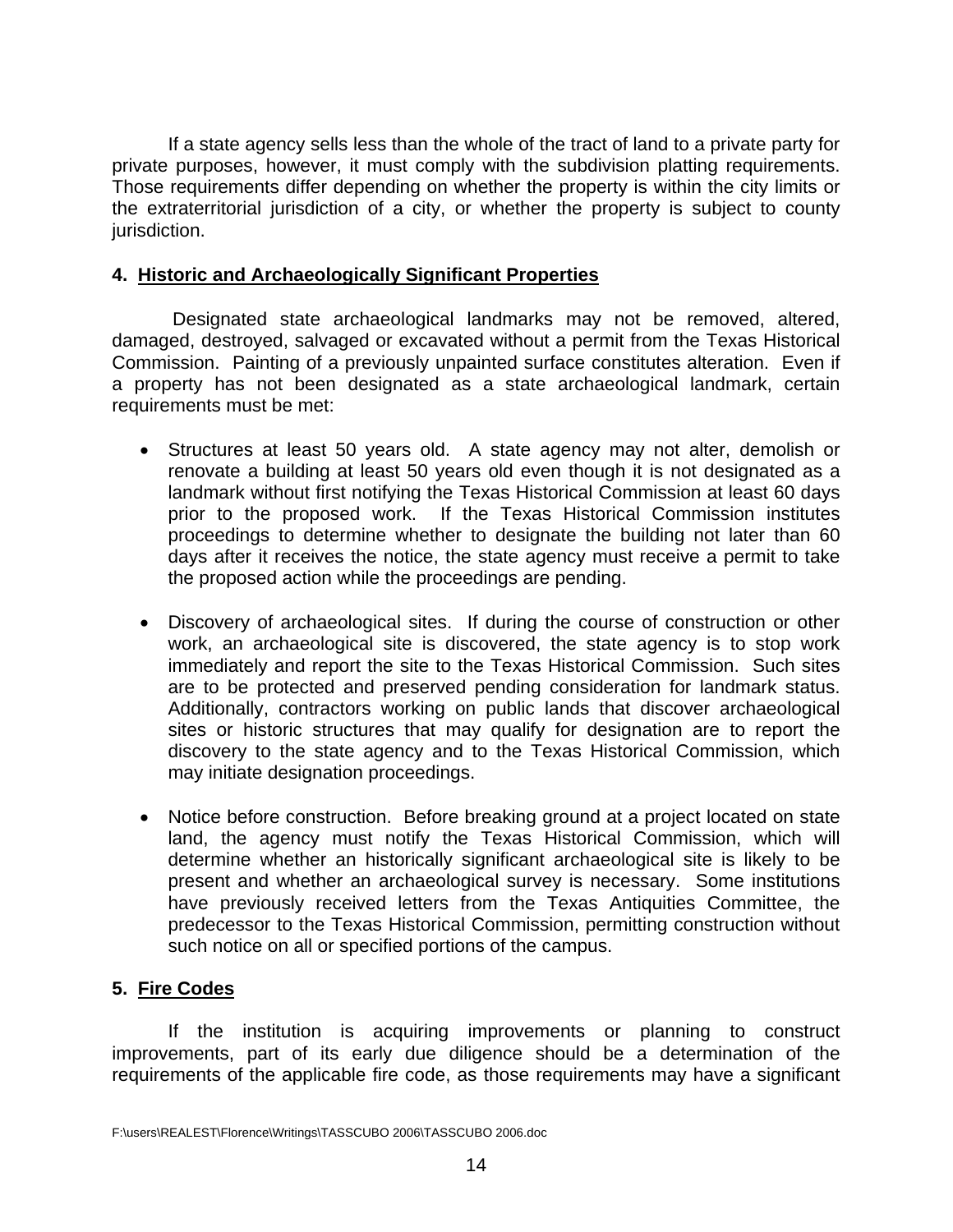<span id="page-16-0"></span>impact on the cost of modifications to existing improvements or the design and cost of new improvements.

### **6. Accessibility Requirements**

The federal Americans with Disabilities Act (42 U.S.C. §§ 12101 et seq.) and the Texas Architectural Barriers Act (Texas Government Code, Chapter 469) seek to remove architectural barriers to the disabled. State law requires that a state agency, including an institution of higher education, comply with the Texas Architectural Barriers Act when leasing space in a building owned by a private party. The Texas Architectural Barriers Act also applies to new construction, renovations, and modifications of state buildings. The advice of an architect who is skilled in accessibility issues should be sought early in the planning stages for a lease, acquisition, new construction, or renovation.

### **7. Health Care Regulations**

Both state and federal laws may prohibit many of the incentives and commonplace practices of the non-health care real estate industry. Strongly consider seeking the advice of a specialist in this area of the law if the transaction involves property used or to be used in the health care industry. For example, below market rent offered to a doctor to induce the doctor to locate in an office building and refer patients to the adjoining hospital operated by the landlord may violate federal law and result in a void lease if Medicare or Medicaid payments are involved. Two federal laws to investigate are the Stark Anti-Referral Statutes (42 U.S.C. § 1395nn and a portion of the Omnibus Budget Reconciliation Act of 1993) and the Medicare and Medicaid Fraud and Abuse Statute (42 U.S.C. § 1320a). Both acts have leasing "safe harbor" requirements, but the requirements mandate the payment of rent at market value. The advice of a specialist in this area of the law is critical.

# **8. Taxes**

A variety of tax issues may be implicated in real estate development, including the following matters:

#### **a. Property Tax Exemptions**

Section 11.11 of the Texas Tax Code governs when public property is exempt from real property taxes (also called ad valorem taxes). The rule in Section 11.11(e) is that public property used for public purposes is tax exempt. Public property used for non-public purposes is taxable. Non-public purposes are (i) purposes that are not related to the performance of the duties or function of the institution and (ii) residential housing that serves the public other than students and employees of the institution. If public property (such as an office building) is leased partially to private tenants for purposes NOT related to the performance of the duties or function of the institution and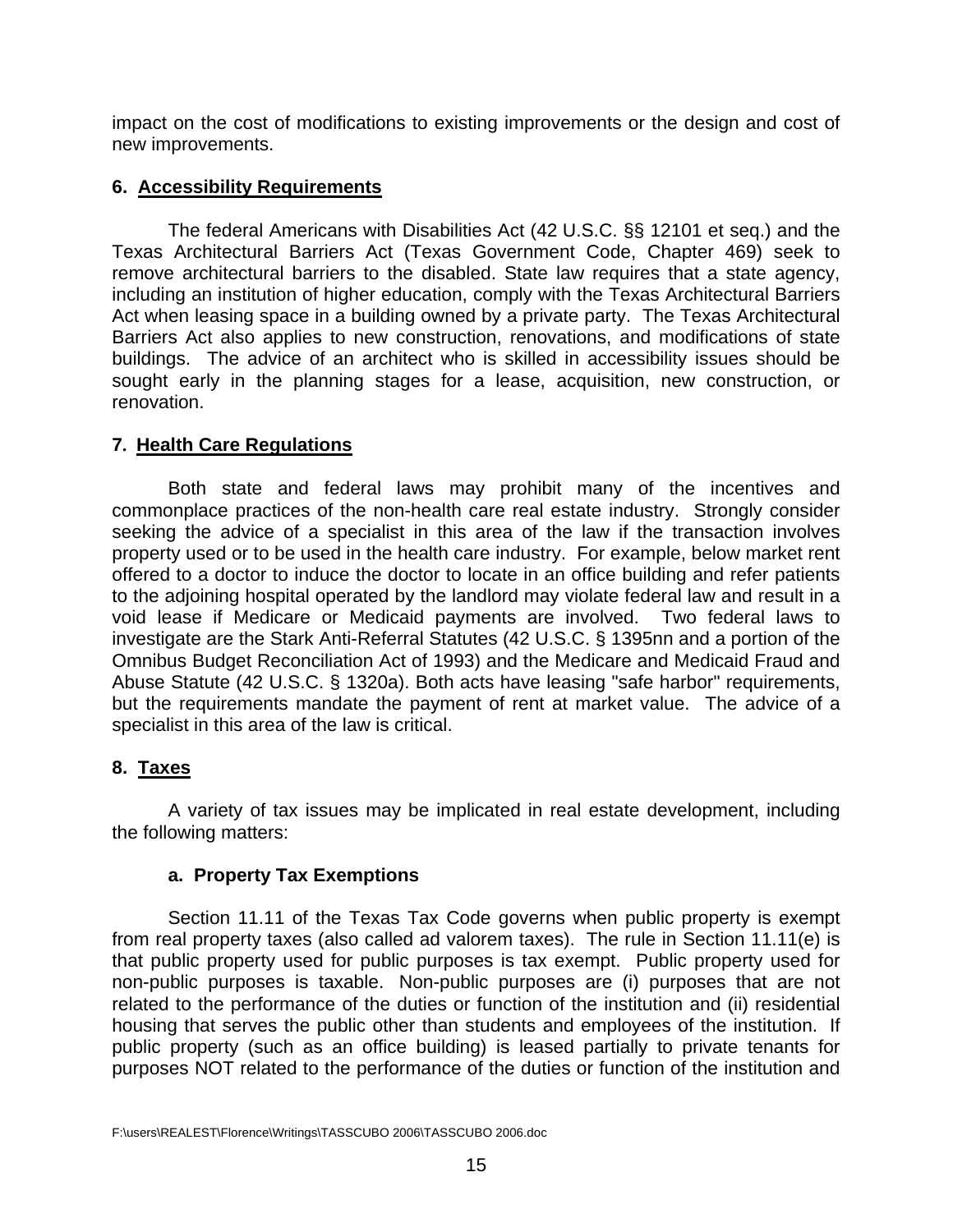<span id="page-17-0"></span>is used partially by the institution for its purposes, then the portion leased to private parties is taxable.

 If use by a private entity is anticipated, and if the tax exempt status is of importance to the business projections for the transaction, the potential property tax effects of the transaction should be evaluated.

Sometimes taxing jurisdictions levy a tax on a benefit basis, often called a "special assessment." Special assessments may not be levied against state property in the absence of clear legislative authorization if the state has not made and is not contemplating any use of the land and has neither received nor requested the services rendered by the assessing agency. Texas Attorney General Opinion DM-374 (1996).

### **b. Tax Exempt Bonds and the Private Use Issue**

State institutions of higher education often acquire property by issuing bonds, the interest on which is exempt from federal income taxation under Section 103(a) of the Internal Revenue Code. Section 103(b) of the Code, however, contains an exception to that rule for "private activity bonds" that are not "qualified bonds." Thus, if a proposed transaction involves the use of some portion of the bond-financed property by a private entity, even if that entity is a  $501(c)(3)$  corporation, compliance with the Internal Revenue Service regulations must be ascertained. Transactions involving bondfinanced property that occur after the bonds have been issued but before the bonds have been retired must also be evaluated to confirm that a change in ownership, use or management does not jeopardize the tax exempt status of the interest paid on the bonds.

#### **c. Private Developer Financing and Debt Capacity**

Some institutions are seeking new ways to provide services and facilities, including the use of a private developer to construct and operate student housing, campus bookstores, parking garages and similar facilities. Depending on how the transaction is structured, it may have an effect on the debt capacity of the institution. Rating agencies will look at whether the proposed project is essential to the mission of the institution or is so linked to the institution that the university would be compelled (although not necessarily legally compelled) to support it should the project run into financial difficulties. If either test is met, then the project will likely be determined to affect the institution's debt capacity. On the other end of the spectrum, if the property is held solely for investment purposes and any debt on the project is non-recourse, the project will likely not be determined to affect the institution's debt capacity. A proposed developer financed project should therefore be discussed with bond counsel in the very earliest stage of a proposed transaction.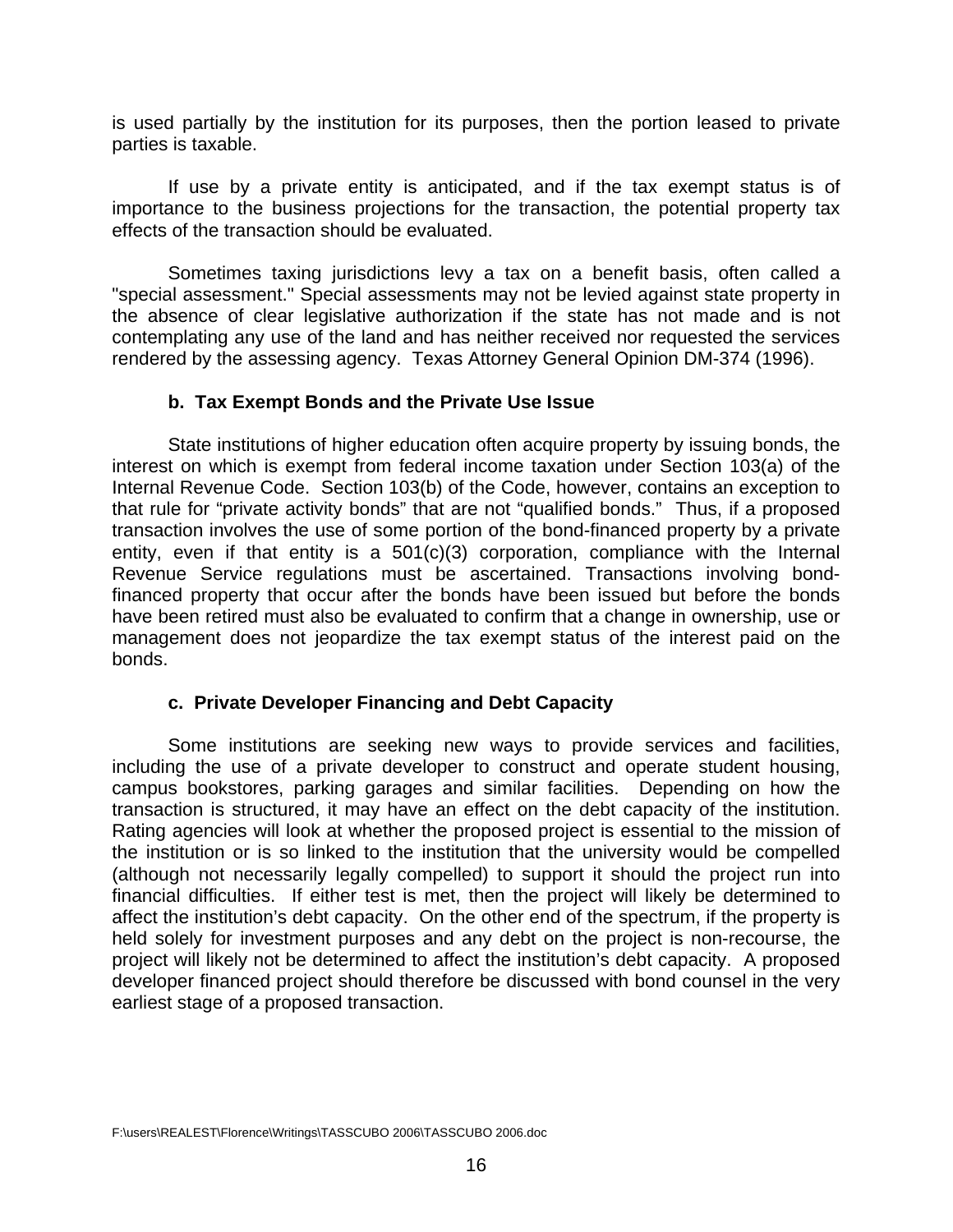#### **d. Unrelated Business Taxable Income**

<span id="page-18-0"></span>Sections 511 and 512 of the Internal Revenue Code impose a tax on the income of exempt organizations that is derived from any unrelated trade or business regularly carried on. Sales and leases of real property should be evaluated to determine whether they may trigger unrelated business taxable income (called "UBIT" by tax professionals). With respect to sales of real property, the focus will be on whether the proposed activity is "regularly carried on." The specific facts of the proposed transaction must be analyzed. With respect to leases, rent of a set amount or calculated as a percentage of gross proceeds will not constitute UBIT. If rent is calculated on a net basis, after the lessee deducts its expenses, the lessor runs the risk that the rent will be treated as UBIT. If, as a part of the lease, services--other than those customarily provided in connection with similar leases--are provided, the rent may be treated as UBIT. A tax advisor should be consulted before the transaction structure is finalized to determine if UBIT is an issue.

#### **D. TRANSACTIONAL DOCUMENTS**

 The documents that are used in a real property transaction **DO** matter. They define the parties' rights and obligations. Pre-printed, standard forms are rarely acceptable, as such forms take a "one size fits all" approach that rarely fits any specific transaction. Forms drafted by the other party will likely be even less acceptable because the form may represent and protect only the interests of the other party and not your interests. Short, simple letter agreements—tempting though they may be from a time standpoint—are rarely acceptable in real property transactions because of the importance of details and the reality of the litigious nature of our society.

 The due diligence reviews of title, survey, environmental matters and other items may reveal issues that should be addressed in the transaction documents. For example, if property to be purchased is subject to leases, an assignment of those leases will be needed; the deed will not convey the seller's interest in the leases. Tenant estoppel certificates should also be obtained. If the due diligence review of the leases reveals that tenants have given security deposits or that brokerage commissions are due periodically during the lease term, the lease assignment must address who has responsibility for those items. Similarly, if a survey reveals a discrepancy in a boundary line, such as a fence located other than on the boundary line, a boundary line agreement with the adjoining property owner to confirm the location of the mutual boundary line may be needed. As another example, an environmental site assessment may reveal existing contamination, in which event indemnifications and assignment of responsibility for clean up and related matters should be included in the transactional documents. As an initial step, the real estate contract should provide the buyer with a feasibility period in which to study such matters and elect to cancel the transaction.

F:\users\REALEST\Florence\Writings\TASSCUBO 2006\TASSCUBO 2006.doc